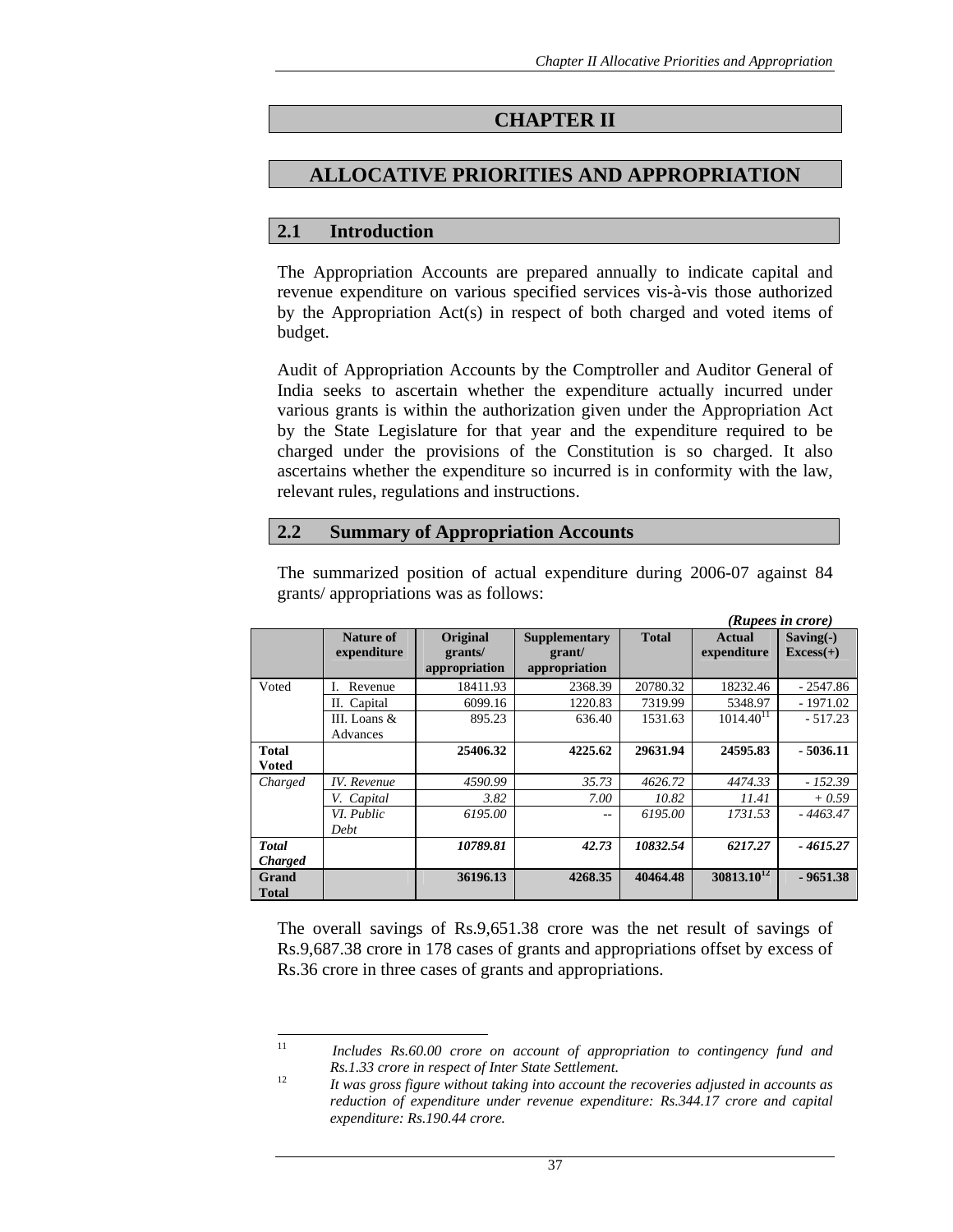The table presents a picture of defective preparation of budget estimates of the State Government evidenced by significant saving of 72 *per cent* under Public Debt and overall unnecessary supplementary provision of Rs.4268.35 crore as the actual expenditure was even less than original provision.

Detailed comments on the expenditure and budgetary control systems in the case of some test-checked grants are contained in paragraph 2.7. Scrutiny of the Appropriation Accounts 2006-07 revealed the following further points:

#### **2.2.1 The actual expenditure shown under Consolidated Fund (in the table above) stands overstated to the following extent for the reasons mentioned below :**

Rupees  $465.49$  crore<sup>13</sup> being unspent amounts was transferred to Major Head 8443-Civil Deposits, 800-Other Deposits. Out of total deposits, Rs.65.26 crore was credited through NIL payment vouchers.

Rupees 351.35 crore (Deposits: Rs.886.32 crore less disbursements therefrom: Rs.534.97 crore) in respect of government institutions added to the balance of Major Head 8443- Civil Deposit, 106- Personal Deposit Account. Out of total deposit of Rs.886.32 crore during the year, Rs.177.88 crore were credited through NIL payment vouchers.

Genuineness of expenditure of Rs.54.85 lakh drawn on Abstract Contingent bills could not be vouchsafed, as Detailed Contingent bills were not submitted.

The savings/ excesses (Detailed Appropriation Accounts) were sent to the controlling officers requiring them to explain the significant variations. Out of total of 824 sub-heads commented upon in Appropriation Accounts, explanation for savings/ excesses in respect of 582 Sub-heads (70.6 *per cent*) were either not received or not to the point.

## **2.3 Fulfilment of Allocative Priorities**

#### **2.3.1 Appropriation by Allocative Priorities**

Savings in a grant or appropriation indicate that the expenditure could not be incurred as estimated and planned. It points to poor budgeting or shortfall in performance depending upon the circumstances under which and the purpose for which the grant or appropriation was provided.

Analysis of savings with reference to allocative priorities brought out the following:

#### **Grant No. 06-Finance**

|                        |         |                    |                           | Auvees in crore) |
|------------------------|---------|--------------------|---------------------------|------------------|
| <b>Revenue (Voted)</b> |         | <b>Total grant</b> | <b>Actual Expenditure</b> | <b>Saving</b>    |
| Original:              | 2262.67 | 2262.74            | 1896.56                   | 366.18           |
| Supplementary:         | 0.07    |                    |                           |                  |
|                        |         |                    |                           |                  |

 *(Rupees in crore)*

 $13$ *13 Revenue (voted) section: Rs.315.24 crore, Revenue (charged) section: Rs.18.44 crore and Capital (voted) section: and Rs.131.81 crore.*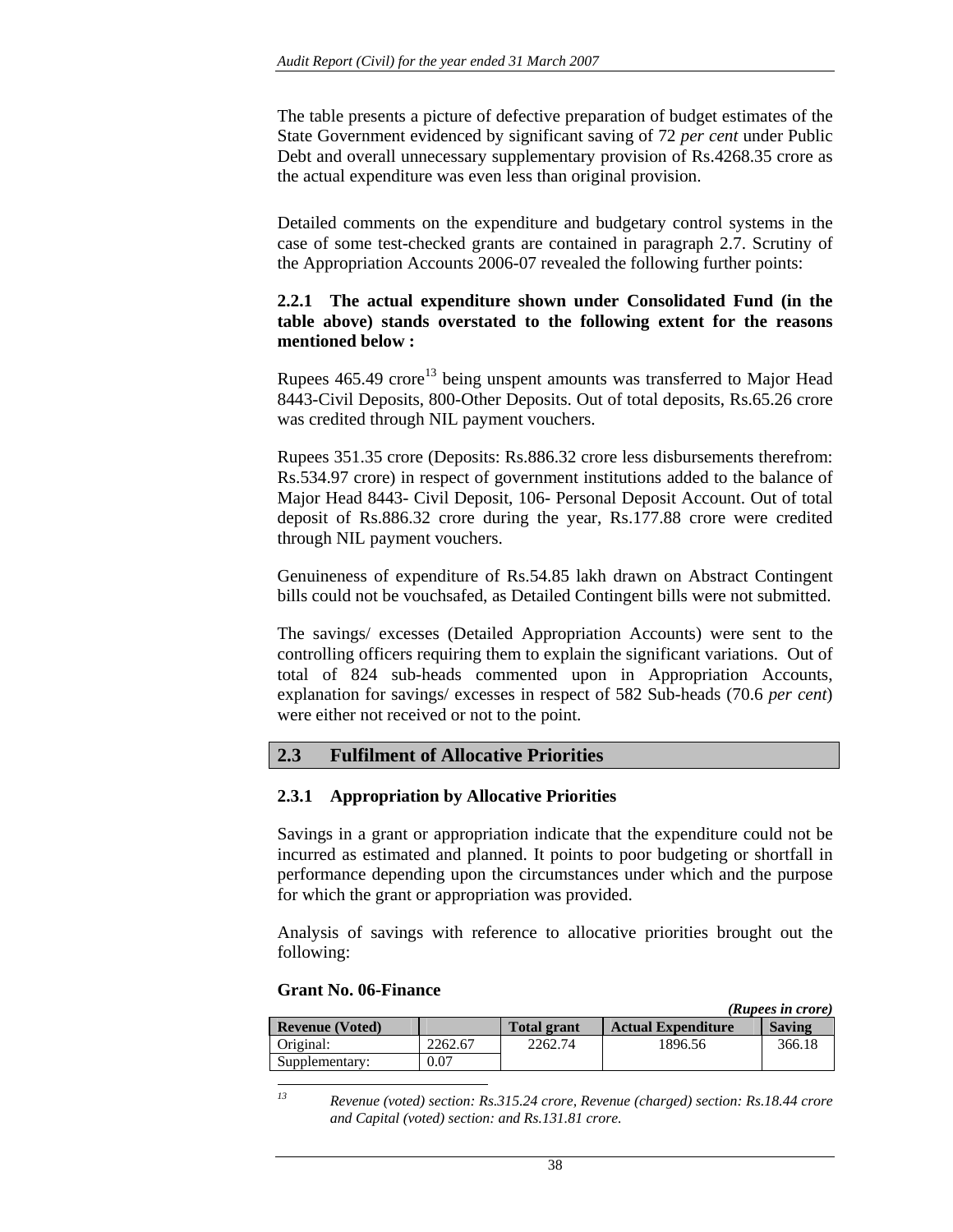Saving occurred mainly under 2070-Other Administrative Services-State Plan Scheme (Normal)-Other Expenditure (Rs.440 crore) and 2071-Pension and Other Retirement Benefits-Minor Head-104-Madhya Pradesh (Rs.25.70 crore), Composite State of Madhya Pradesh (Rs.93.73 crore) which were partly off set by excess mainly under 2071-Pension and other Retirement Benefits-Minor Heads 101-Superannuation and Retirement Allowances and 105-Family Pension, 2075-Miscellaneous General Services-Transfer to Guarantee Redemption Fund (Rs.102.80 crore). Reasons for saving and excess have not been intimated (August 2007).

#### **Grant No.12-Energy**

|                        |          |                    |                           | ( <i>Rupees in crore</i> ) |
|------------------------|----------|--------------------|---------------------------|----------------------------|
| <b>Capital</b> (Voted) |          | <b>Total grant</b> | <b>Actual Expenditure</b> | <b>Saving</b>              |
| Original:              | 1.335.61 | 1.979.61           | 1,633.76                  | 345.85                     |
| Supplementary:         | 644.00   |                    |                           |                            |

Savings occurred mainly under 4801-Capital Outlay on Power Projects- State Plan Schemes (Normal)-Investment for Amarkantak Thermal Power extension unit-5 (Rs.50 crore), Investment for Birsinghpur Project (Rs.125 crore), 6801- Loans for Power Projects-State Plan Schemes (Normal)-Rajiv Gandhi Rural Electrification Scheme (Rs.30 crore), Energy Development Fund-Other Loans to Electricity Board (Rs.176.19 crore). These savings were partly off set by excess under 4801-Capital outlay on Power Projects-Energy Development Fund-Investment for Malwa Thermal Power Project (Rs.40 crore) and State Plan Schemes (Normal)-Investment in share capital of M.P. Power Trading Company Limited (Rs.20 crore).

#### **Grant No. 15-Financial Assistance to Three Tier Panchayati Raj Institutions Under Special Component Plan for Schedule Castes**

|                        |        |                    |                           | (Ruptes in troie) |
|------------------------|--------|--------------------|---------------------------|-------------------|
| <b>Revenue (Voted)</b> |        | <b>Total grant</b> | <b>Actual Expenditure</b> | <b>Saving</b>     |
| Original:              | 365.81 | 521.73             | 365.45                    | 156.28            |
| Supplementary:         | 155.92 |                    |                           |                   |

Supplementary grant of Rs.155.92 crore proved unnecessary in view of final saving of Rs.156.28 crore, as the actual expenditure was less than the original grant. Savings occurred mainly under 2515-Other Rural Development Programmes-Central Sector Schemes S.C.P.-Transportation of Mid-day meal material (Rs.29.62 crore), 2215-Water Supply and Sanitation-Centrally Sponsored Schemes S.C.P.-Rural Cleanliness Programme (Rs.8.47 crore), 2225-Welfare of Scheduled Castes, Scheduled Tribes and Other Backward Classes-Special Component Plan for Scheduled Castes-Hostels for Scheduled Castes (Rs.9.45 crore), Other Scholarship (Rs.6.94 crore), 2501-Special Programme for Rural Development-Central Sector Schemes S.C.P.-Backward Region Grand Fund Scheme (Rs.57 crore) and 2505-Rural Employment-Centrally Sponsored Schemes S.C.P.-National Rural Programme-Intact Rural Employment Scheme (Rs.18.28 crore). Savings under Transportation of mid day meal material and Backward Region Grand Fund Scheme were due to less

*(Rupees in crore)* 

*(Rupees in crore)*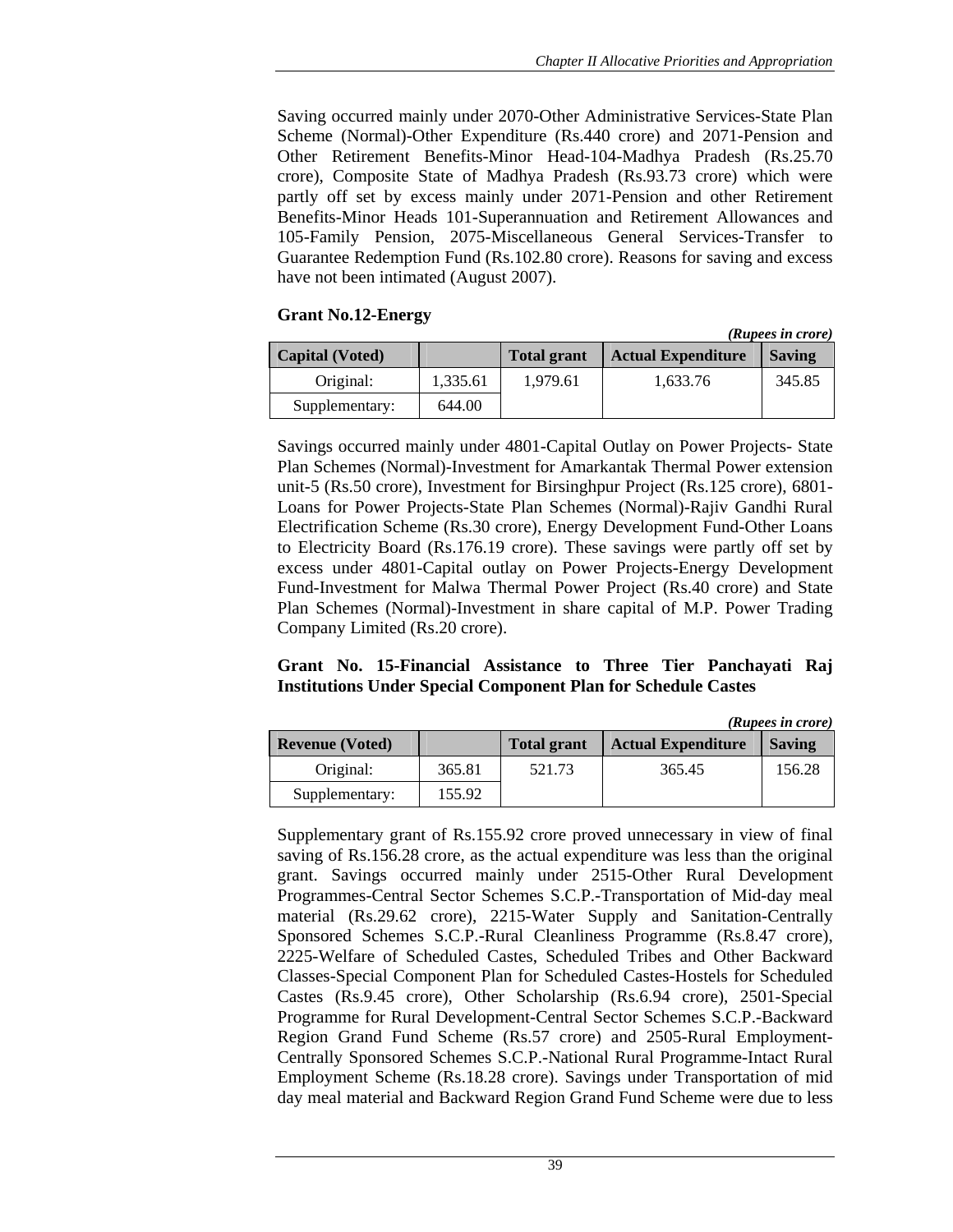receipt of central share from Government of India; under other scholarships was due to non-receipt of sanction of the proposed amount of scholarship from the Government and under hostels for Scheduled Castes was due to nonincrease in the rates of stipend to scheduled castes by Government as per proposal.

|                        |        |                    |                           | (Rupees in crore) |
|------------------------|--------|--------------------|---------------------------|-------------------|
| <b>Capital</b> (Voted) |        | <b>Total grant</b> | <b>Actual Expenditure</b> | <b>Saving</b>     |
| Original:              | 200.82 | 200.82             | 19.05                     | 181.77            |
| Supplementary:         | Nil    |                    |                           |                   |

**Grant No.22-Urban Administration and Development-Urban Bodies** 

Savings occurred mainly under 4217-Capital Outlay on Urban Development Externally Aided Project (Normal)-Development of Basic facilities in Municipal Corporation (Rs.17.06 crore), 6217-Loans for Urban Development-Externally Aided Projects (Normal)-Development of Basic facilities in Capital (Rs.28.16 crore) and in Municipal Corporation (Rs.133.63 crore). These savings were due to reduction in allotment by the State Planning Board and non-preparation of Work Plan.

#### **Grant No.48-Narmada Valley Development**

|                        |         |                    |                           | (Rupees in crore) |
|------------------------|---------|--------------------|---------------------------|-------------------|
| <b>Capital (Voted)</b> |         | <b>Total grant</b> | <b>Actual Expenditure</b> | <b>Saving</b>     |
| Original:              | 1352.31 | 1352.31            | 472.72                    | 879.59            |
| Supplementary:         | Nil     |                    |                           |                   |

Significant savings occurred mainly under 4700-Capital Outlay on Major Irrigation-State Plan Schemes (Normal)-Bargi Canal Diversion Project (Rs.166.45 crore), Canal and Appurtenant Works (Rs.140.02 crore), 4801- Capital Outlay on Power Projects- State Plan Scheme (Normal)-Expenditure for land acquisition and other work in submerged area of Sardar Sarovar (Rs.201.76 crore) and Sardar Sarovar Project (Submerged) Special Liberal Package (Rs.300.35 crore). Saving of Rs.166.45 crore (Bargi Canal Diversion Project), above was mainly due to slow progress of work, increase in quantity of hard rock, obstruction in blasting owing to village nearby canal, continuous leakage owing to high level of underground water, slow progress in controlled blasting due to soft strata in tunnel and non-receipt of loan from NABARD under phase-3. Saving of Rs.140.02 crore (Canal and Appurtenant Works) above was mainly due to delay in acquisition of land for minor and sub minor works and slow progress of work. Saving of Rs.201.76 crore (Expenditure for land acquisition and other work in submerged area of Sardar Sarovar) was mainly due to non- completion of construction work owing to non-installation of many fold devices at various pumping stages. Reasons for other saving have not been intimated (August 2007).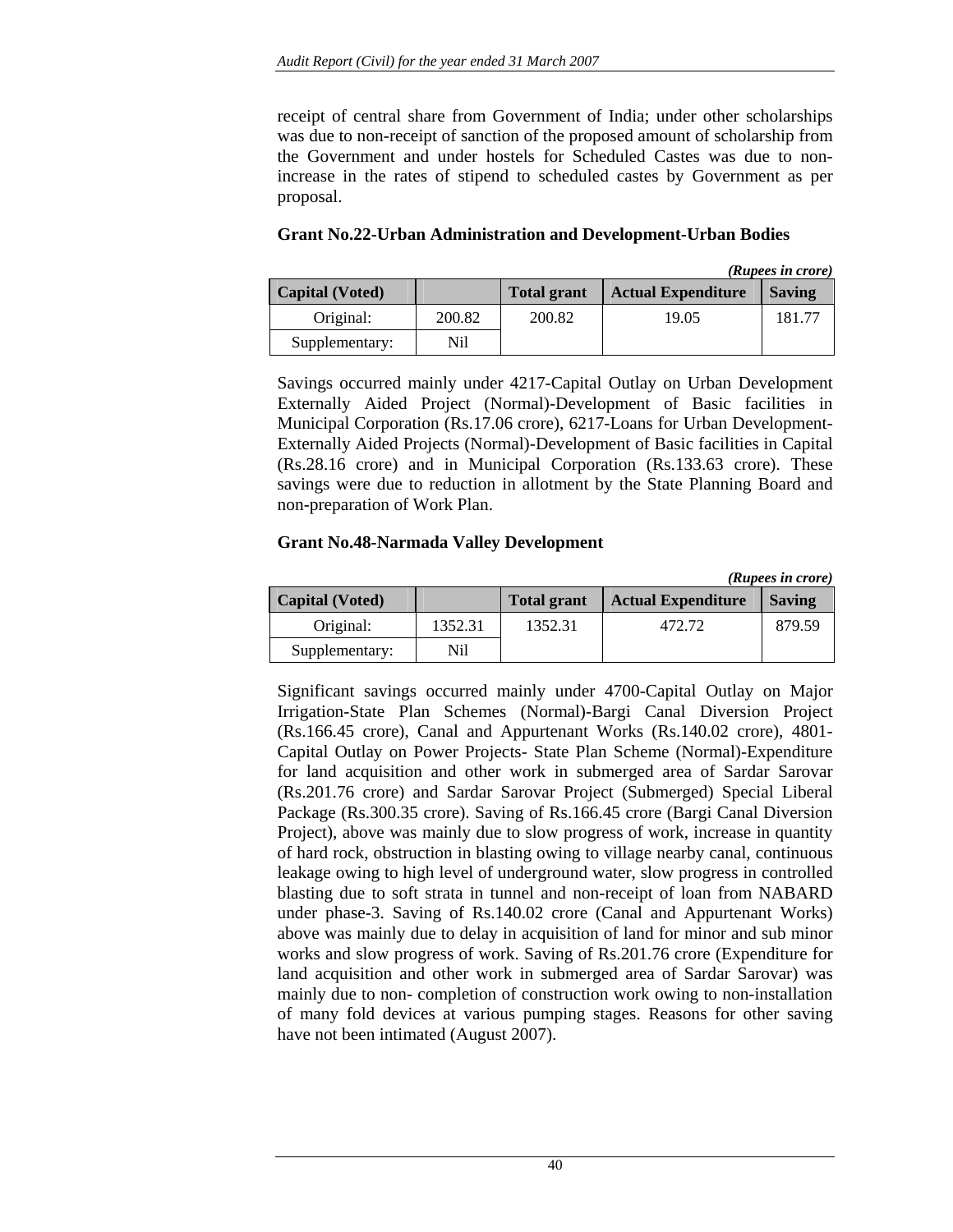|                        |        |                    |                           | (Rupees in crore) |
|------------------------|--------|--------------------|---------------------------|-------------------|
| <b>Revenue (Voted)</b> |        | <b>Total grant</b> | <b>Actual Expenditure</b> | <b>Saving</b>     |
| Original:              | 606.19 | 735.52             | 603.83                    | 131.69            |
| Supplementary:         | 129.33 |                    |                           |                   |

## **Grant no.52 –Financial Assistance to Tribal Area Sub- Plan-Three Tier Panchayati Raj Institutions**

Supplementary grant of Rs.129.33 crore was unnecessary as the actual expenditure was less than the original grant. Significant saving occurred mainly under 2501- Special Programmes for Rural Development-Central Sector Schemes T.S.P.-Backward Region Grand Fund Scheme (Rs.75 crore) and 2505 Rural Employment-Centrally Sponsored Schemes T.S.P.- National Programme- Fully Rural Employment Scheme (Rs.26.12 crore). These savings were attributed to less receipt of central share from Government of India owing to transfer of eighteen districts into Rojgar Guarantee Yojna.

#### **Grant no.80 – Financial Assistance to Three Tier Panchayati Raj Institutions**

|                        |          |                    |                           | (Rupees in crore) |
|------------------------|----------|--------------------|---------------------------|-------------------|
| <b>Revenue</b> (Voted) |          | <b>Total grant</b> | <b>Actual Expenditure</b> | <b>Saving</b>     |
| Original:              | 1.119.42 | 1.410.76           | 1.225.47                  | 185.29            |
| Supplementary:         | 291.34   |                    |                           |                   |

Saving occurred mainly under 2501- Special Programmes for Rural Development- Central Sector Schemes Normal-Backward Region Grand Fund Scheme (Rs.59.04 crore), State Plan Schemes (Normal)-Gokul Gram Yojna (Rs.14.57 crore), 2505-Rural Employment-Centrally Sponsored Schemes Normal- Sampurna Gramin Rojgar Yojna (Rs.28.44 crore), 2235-Social Security and Welfare- Central Sector Schemes Normal-National Old Age Pension (Rs.13.52 crore), 2202-General Education-Grant for Salary of Shiksha Karmees (Rs.8.68 crore ). Saving of Rs.59.04 crore and Rs.28.44 crore given above, under Backward Region Grand Fund and Sampurna Gramin Rojgar Yojna respectively were mainly due to less receipt of Central share from Government of India.

In many other cases also, savings/ excesses occurred as follows:-

- $\triangleright$  In 19 cases, the entire budget provision of Rupees one crore and more in each case totaling Rs.270.93 crore, provided under various Central schemes remained unutilised, as detailed in **Appendix-2.1.**
- $\triangleright$  In 21 schemes, expenditure in each case exceeded the approved provisions by Rupees five crore or more and also by 100 *per cent* or more of the total provision, aggregating to Rs.579.75 crore. Excess indicate poor budgeting and weak expenditure control. Details are given in **Appendix-2.2.**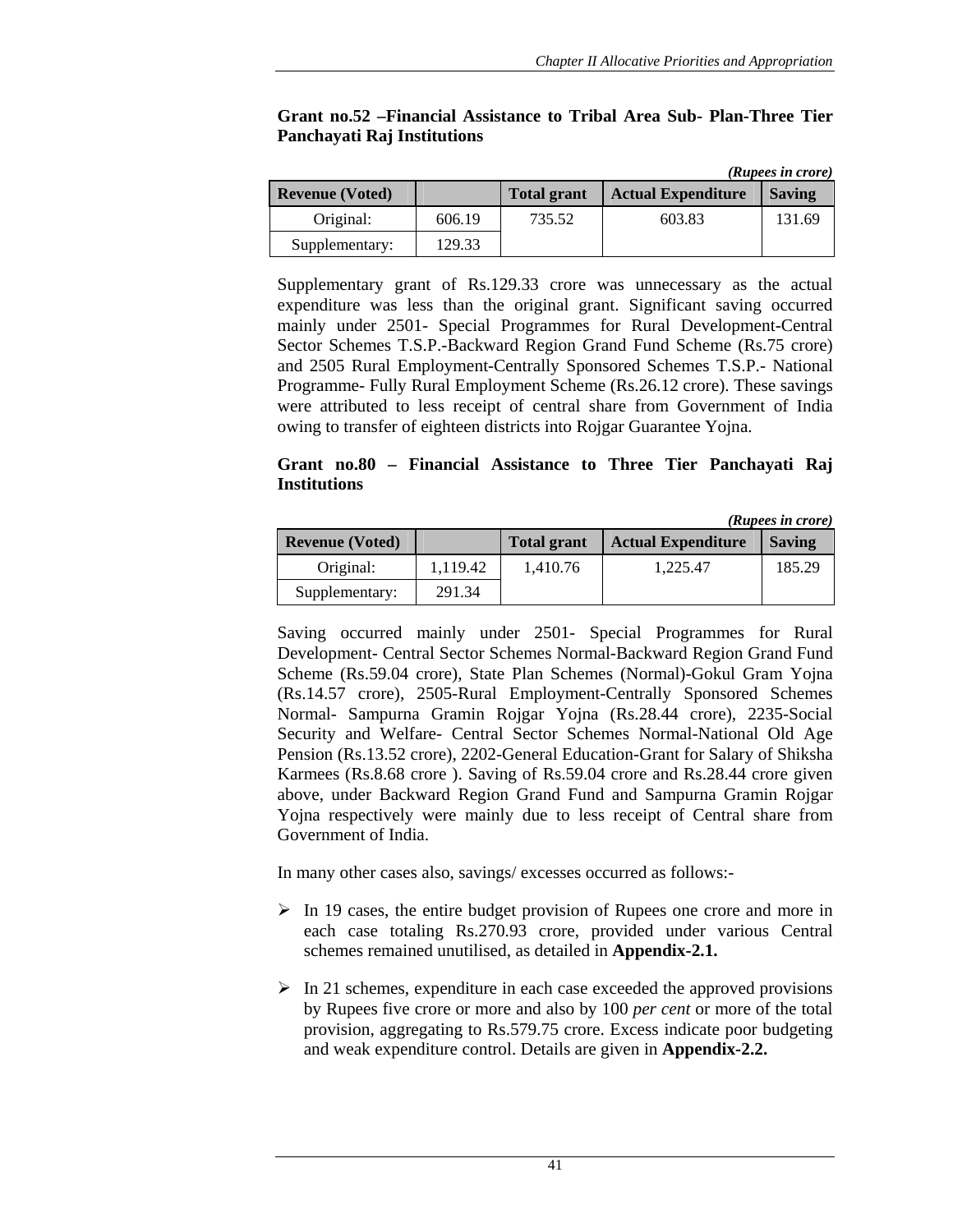$\triangleright$  In 80 schemes, substantial saving of Rupees five crore or more and also more than 80 *per cent* of the provision in each case, aggregating to Rs.7,336.06 crore was noticed. In 41 of these schemes, the entire provision remained unutilised. The details are given in **Appendix-2.3.**

#### **2.3.2 Persistent savings**

In 17 cases of grants, there were persistent savings of more than Rupees one crore and also 20 *per cent* or more of provision in each case. Persistent savings indicate budgeting based on inappropriate assumptions. Details are given in **Appendix-2.4***.*

#### **2.3.3 Persistent excess**

In two cases of grants, significant excess were persistent as under:

|                             |                                            |             | (Amount in rupees) |  |  |  |
|-----------------------------|--------------------------------------------|-------------|--------------------|--|--|--|
| <b>Description of Grant</b> | Amount of excess and percentage in bracket |             |                    |  |  |  |
| <b>Revenue (Voted)</b>      | 2004-05                                    | 2005-06     | 2006-07            |  |  |  |
| 24-Public Works-Roads and   | 13,77,26,635                               | 7,75,06,394 | 2,48,32,322        |  |  |  |
| <b>Bridges</b>              | (11.2)                                     | (2.7)       | (0.6)              |  |  |  |
| 67-Public Works –Buildings  | 24,87,20,288                               | 59,49,876   | 27, 78, 77, 375    |  |  |  |
|                             | (12.5)                                     | (0.3)       | (10.3)             |  |  |  |

#### **2.3.4 Excess requiring regularisation**

#### **(i) Excess over provision relating to previous years requiring regularisation**

As per Article 205 of the Constitution of India, it is mandatory for a State Government to get the excess over a grant/ appropriation regularised by the State Legislature. However, the excess expenditure amounting to Rs.5,125.41 crore during the years 1993-94 to 2005-06 had not been regularised so far (August 2007). This was breach of Legislative control over appropriations. The details are as follows:

|              |                                 |                            | (Rupees in crore)                                     |
|--------------|---------------------------------|----------------------------|-------------------------------------------------------|
| Year         | No. of grants/<br>appropriation | <b>Amount of</b><br>excess | Amount for which explanations not<br>furnished to PAC |
| 1993-94      | 21                              | 258.11                     | Furnished                                             |
| 1994-95      | 15                              | 407.46                     | Furnished                                             |
| 1995-96      | 21                              | 251.59                     | Furnished                                             |
| 1996-97      | 18                              | 224.17                     | Furnished                                             |
| 1997-98      | 13                              | 302.79                     | 0.97                                                  |
| 1998-99      | 17                              | 1276.45                    | Furnished                                             |
| 1999-2000    | 17                              | 1584.94                    | Furnished                                             |
| 2000-2001    | 07                              | 265.07                     | Furnished                                             |
| 2001-2002    | 03                              | 6.26                       | 0.64                                                  |
| 2002-2003    | 08                              | 424.79                     | Furnished                                             |
| 2003-2004    | 07                              | 2.54                       | 2.46                                                  |
| 2004-2005    | 15                              | 83.66                      | 8.14                                                  |
| 2005-06      | 6                               | 37.58                      | 37.58                                                 |
| <b>Total</b> |                                 | 5125.41                    | 49.79                                                 |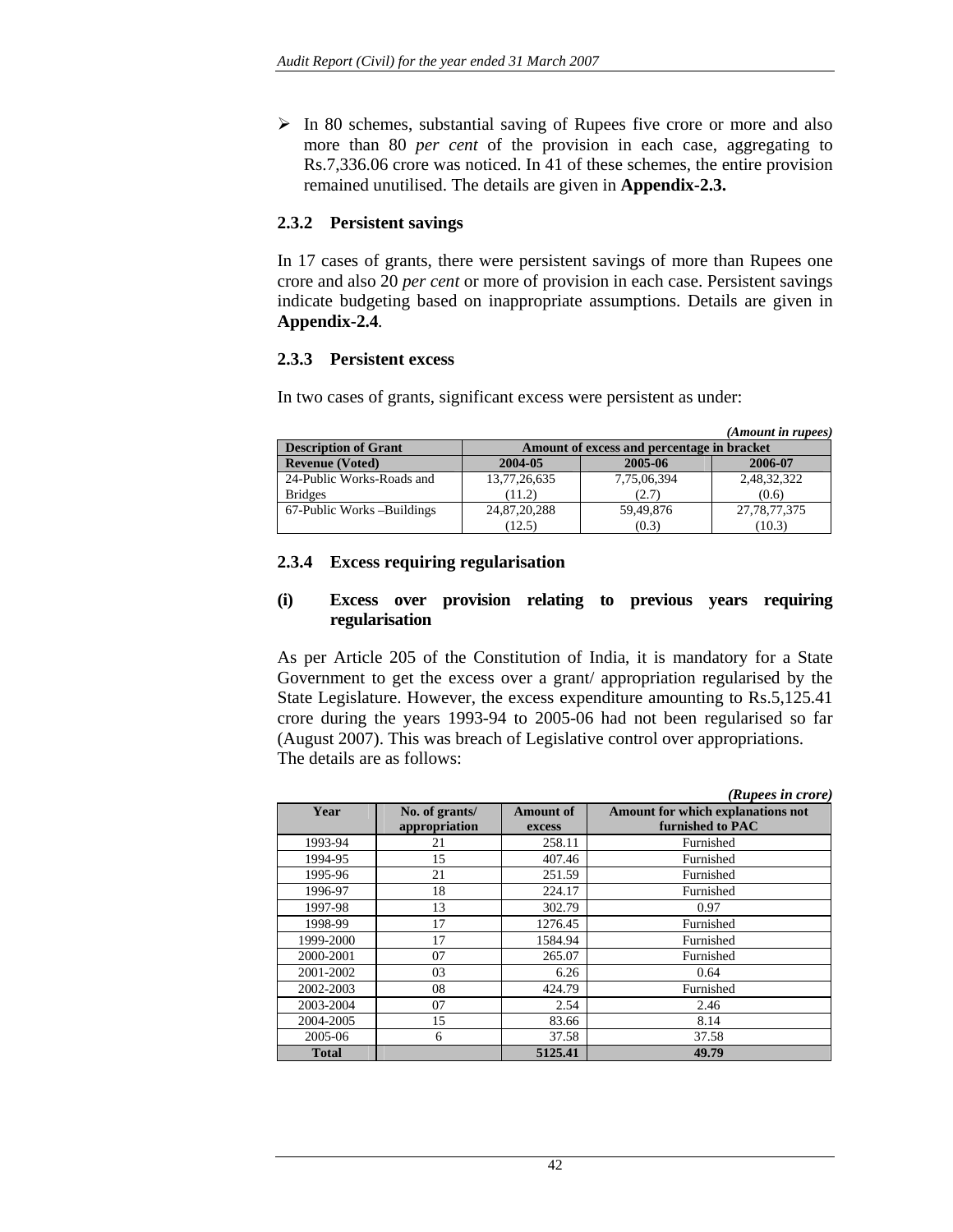# **(ii) Excess over provisions during 2006-07 requiring regularisation**

The excess of Rs.35,99,34,526 under three grants and appropriation during the year requires regularisation under Article 205 of the Constitution. Details are given below:

|            |                                                             |                                 |                        |                              | (Amount in rupees)                                   |
|------------|-------------------------------------------------------------|---------------------------------|------------------------|------------------------------|------------------------------------------------------|
| Sr.<br>No. | Grant<br>No.                                                | Name of Grant/<br>Appropriation | <b>Total Provision</b> | Actual<br><b>Expenditure</b> | <b>Amount of Excess</b><br>(Percentage of<br>Excess) |
| (1)        | (2)                                                         | (3)                             | (4)                    | (5)                          | (6)                                                  |
|            | <b>A-REVENUE- VOTED</b>                                     |                                 |                        |                              |                                                      |
|            | 24                                                          | Public Works-Roads and          | 4,13,81,09,100         | 4, 16, 29, 41, 422           | 2,48,32,322                                          |
|            |                                                             | <b>Bridges</b>                  |                        |                              | (0.6)                                                |
| 2          | 67                                                          | <b>Public Works-Buildings</b>   | 2,70,91,50,100         | 2,98,70,27,475               | 27, 78, 77, 375                                      |
|            |                                                             |                                 |                        |                              | (10.3)                                               |
|            |                                                             | <b>Total-A</b>                  | 6,84,72,59,200         | 7,14,99,68,897               | 30.27.09.697                                         |
|            | <b>C-CAPITAL-CHARGED</b>                                    |                                 |                        |                              |                                                      |
| 3          | 24                                                          | Public Works-Roads and          | 1.00.00.000            | 6,72,24,829                  | 5,72,24,829                                          |
|            |                                                             | <b>Bridges</b>                  |                        |                              | (572.2)                                              |
|            | <b>Total-B</b><br>1,00,00,000<br>6,72,24,829<br>5,72,24,829 |                                 |                        |                              |                                                      |
|            |                                                             | Grand Total $(A+B)$             | 6,85,72,59,200         | 7,21,71,93,726               | 35,99,34,526                                         |

Reasons for the excesses had not been furnished by the Government as of August 2007.

## **2.3.5 Original budget and supplementary provision**

Supplementary provision (Rs.4,268.35 crore) made during this year constituted 10.55 *per cent* of the total provision (Rs.40,464.48 crore) as against 18.05 *per cent* in the previous year.

## **2.3.6 Unnecessary/ excessive/ inadequate supplementary provisions**

Supplementary provision of Rs.872.84 crore made in 42 cases during the year proved unnecessary in view of aggregate saving of Rs.2,115.34 crore (saving in each case exceeding Rs.10 lakh), as detailed in **Appendix-2.5**.

In 46 cases, against additional requirement of only Rs.1,873.29 crore, supplementary grants of Rs.3,250.65 crore were obtained, resulting in savings in each case exceeding Rs.10 lakh, aggregating to Rs.1,377.36 crore. Details of these cases are given in **Appendix-2.6***.* 

In 2 cases, supplementary provision of Rs.40.40 crore proved insufficient leaving an uncovered excess expenditure of Rs.30.26 crore. Details are given in **Appendix-2.7***.*

## **2.3.7 Excessive/ unnecessary re-appropriations/ surrender of funds**

Re-appropriation is a transfer of funds within a grant from one unit of appropriation where savings are anticipated to another unit where additional funds are needed. There were 55 cases where the re-appropriations / surrender of funds of more than rupees one crore in each case proved injudicious due to (a) withdrawal of funds from heads where excess expenditure had already occurred, (b) withdrawal of funds in excess of available saving, (c) unnecessary augmentation of funds despite saving, and (d) augmentation of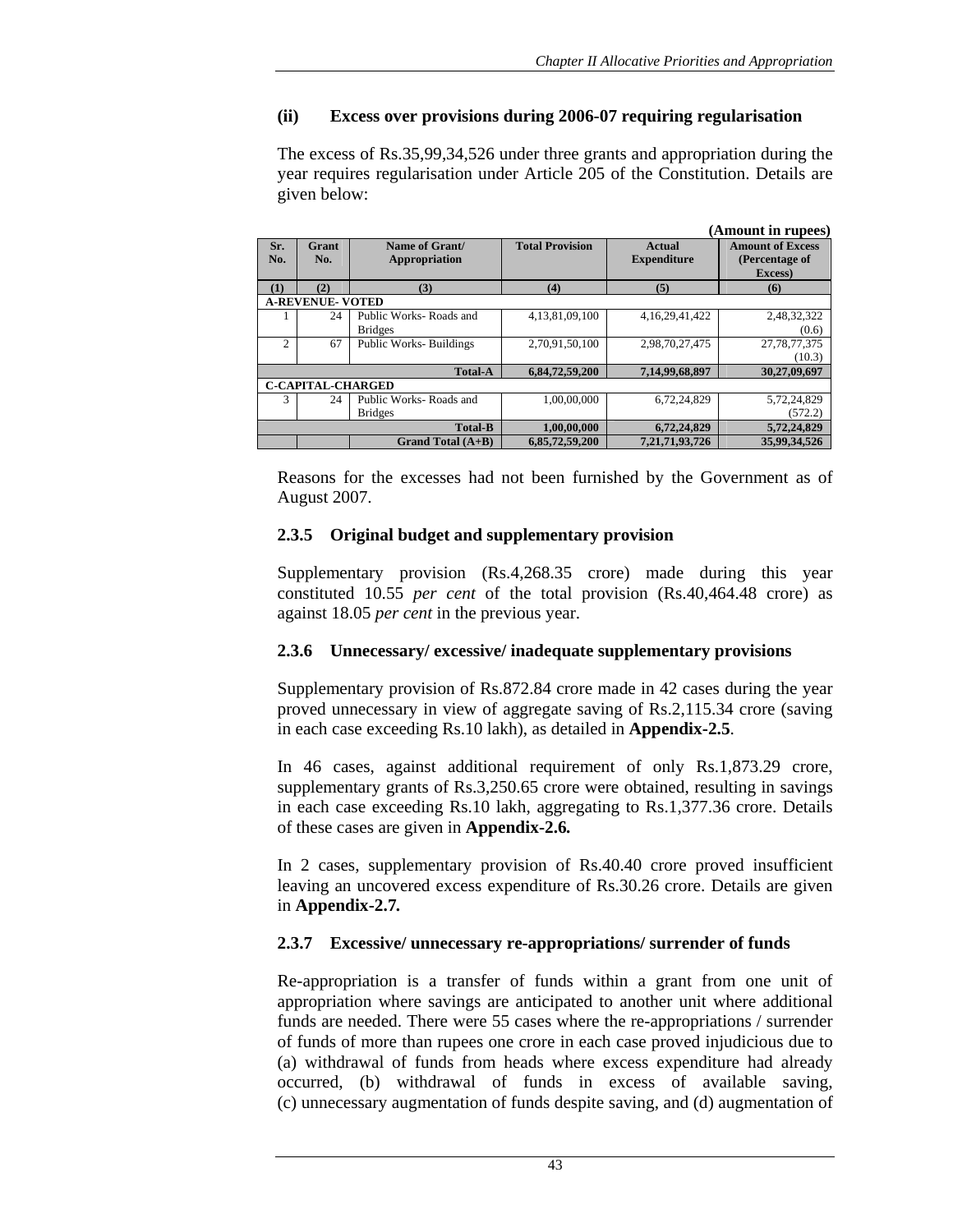funds by more than the amount required to cover the excess. The details are given in **Appendix-2.8***.*

### **2.3.8 Anticipated savings not surrendered**

**(a)** According to rules, the spending departments are required to surrender the grants/appropriations or portion thereof to the Finance Department as and when the savings are anticipated. However, at the close of the year 2006-07, there were 126 cases of grants/ appropriations in which large savings had not been surrendered by the departments; the amount involved was Rs.5,978.09 crore. Out of these, in 40 cases, significant amounts of available savings (over Rupees five crore), aggregating to Rs.5,922.59 crore, were not surrendered, as per details given in **Appendix 2.9***.*

**(b)** Besides, in 137 cases, Rs.2,049.66 crore (54.4 *per cent*) were surrendered on the last day of March 2007, out of total surrender of Rs.3,764.59 crore, indicating inadequate financial control over expenditure.

### **2.3.9 Injudicious surrender of funds**

In 17 cases, the amount surrendered was in excess of the available saving, which indicated inefficient budgetary control. It was noticed that as against the total available savings of Rs.701.56 crore, the amount surrendered was Rs.756.88 crore, resulting in injudicious excess surrender of Rs.55.32 crore. Details are given in **Appendix 2.10.**

### **2.3.10 Expenditure without Budget Provision**

Expenditure should not be incurred on any scheme / service without provision of funds through budget. It was however, noticed that in grant no.6-Finance under the scheme 7610-202-5297-Advance for purchase of Motor Conveyance to other Government Servants, expenditure of Rs.2,000 was incurred without the provision having been made in the original estimates/ supplementary demands.

### **2.3.11 Unnecessary Drawl of funds and incorrect depiction of expenditure in accounts**

No money shall be drawn from the treasury unless it is required for immediate disbursement. Test check (May 2007) of records of Director Horticulture, Bhopal revealed that Director drew (30 March 2007), an amount of Rs.1.01 crore provided under grant no.64-Special Component Plan for Scheduled Castes for establishment of 'Horticulture Information Centres' in the districts with a large scheduled caste population, by exhibiting as final expenditure in the accounts. The said amount as an advance was paid to Nodal Agency "The Madhya Pradesh State Agro-Industries Development Ltd. Bhopal" designated for setting up the centres. No physical progress in the direction of setting up centres was made till the end of May 2007. On being pointed out in audit, Commissioner cum Director of Horticulture finally replied (August 2007) that a Network under the scheme State Wide Area Network (SWAN) is being established in the state by Information Technology Department for Publicity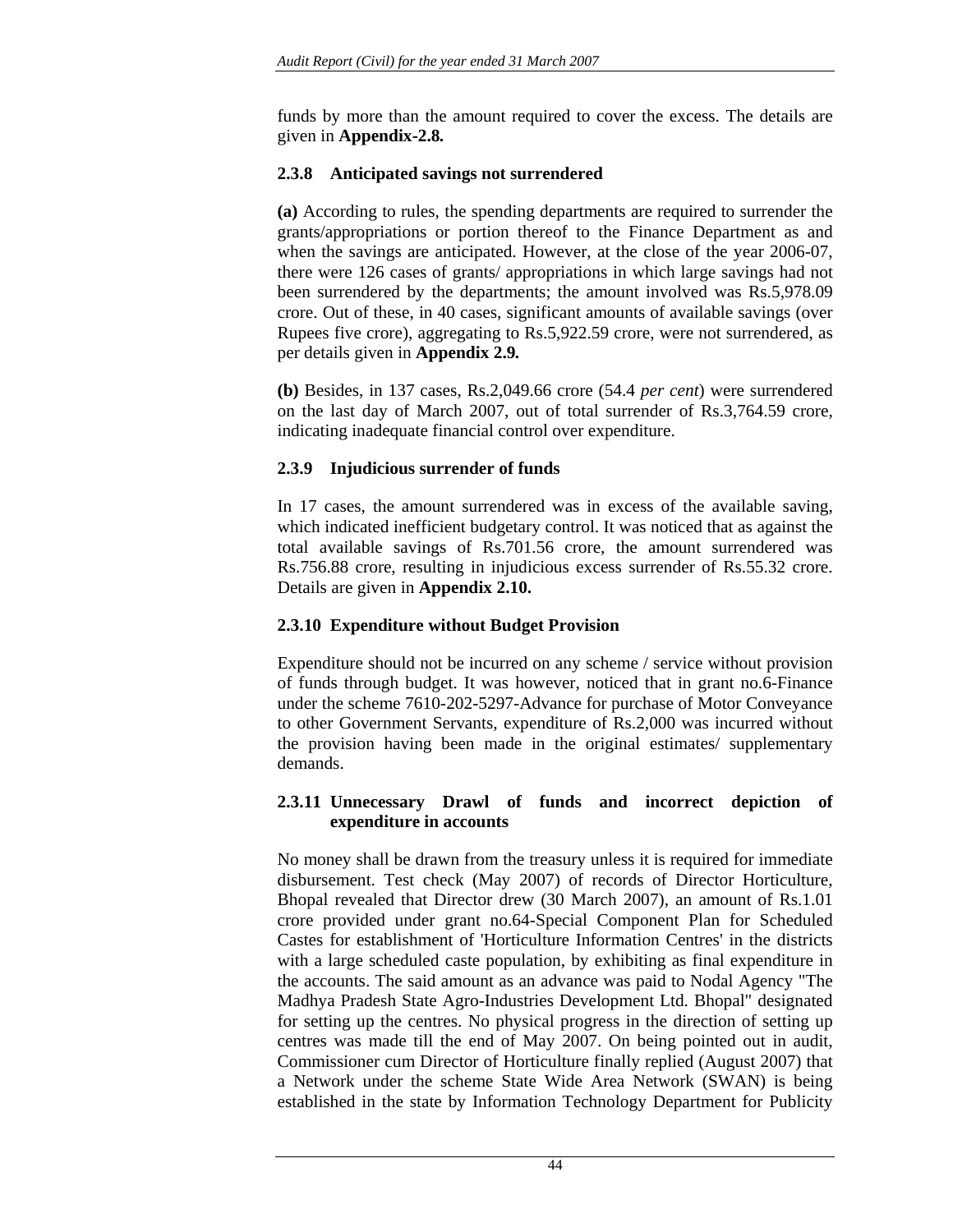and Broadcasting of Information Technology which will also fulfill the requirement of Horticulture Information Centres. Therefore there is no need to establish these Horticulture Information Centres ibid by Horticulture Department. As a result the said drawl amount was deposited (June-2007) in Government Accounts after getting back from the Nodal Agency.

Thus, there was unnecessary drawl of funds and incorrect depiction of expenditure of Rs.1.01 crore in the Accounts for 2006-07.

## **2.3.12 Unauthorized Expenditure**

National Highways passing through State are constructed/maintained by the National Highways Division functioning under the administrative control of the State Public Works department. The admissible cost incurred on construction/ maintenance of National Highways is reimbursed to the State Government by Ministry of Surface Transport through PAO (NH) Jaipur. The claims of the State Government for such reimbursements are routed through the Accountant General (A&E) Madhya Pradesh.

It was observed in the office of the Accountant General (A&E), M.P., Gwalior (June 2007) that the amount held under Suspense Head 8658-Suspense-101- PAO Suspense/3054/5054 related to the maintenance/construction of National Highways increased from Rs.4.56 lakh in the year 1984-85 to Rs.20.11 crore as on 31st March 2007. This increase occurred because of withholding/ disallowance of inadmissible expenditure by the PAO (NH) Jaipur, which was incurred on maintenance/construction of National Highways by the various National Highway Divisions in Madhya Pradesh.

An analysis of records revealed that out of the outstanding amount of Rs.20.11 crore, a sum of Rs.7.77 crore was accumulated since the reorganization of M.P. in November 2000 to March 2007, of this Rs.2.88 crore was accumulated in 2006-07. The reasons for disallowance of major part of the amount were absence of Revised Estimates for the works undertaken; excess expenditure over amount sanctioned; want of sanction of Flood/Damage report; Expenditure not chargeable to National Highway work; payment of Petrol, Oil and Lubricant etc. This amounts to serious irregularities and incurring of expenditure without the sanction of the competent authorities. The matter was reported to the Government in June 2007, reply had not been received as of September 2007.

# **2.4 Unreconciled expenditure**

Financial rules require Departmental Controlling Officers to reconcile periodically the departmental figures of expenditure with those booked by the Accountant General (A&E). The reconciliation of expenditure of Rs.2,916.28 crore in respect of 10 major heads involving 15 grants, representing 9.5 *per cent* of the total expenditure during the year, had however, remained in arrears in several departments. Details are given in **Appendix-2.11.**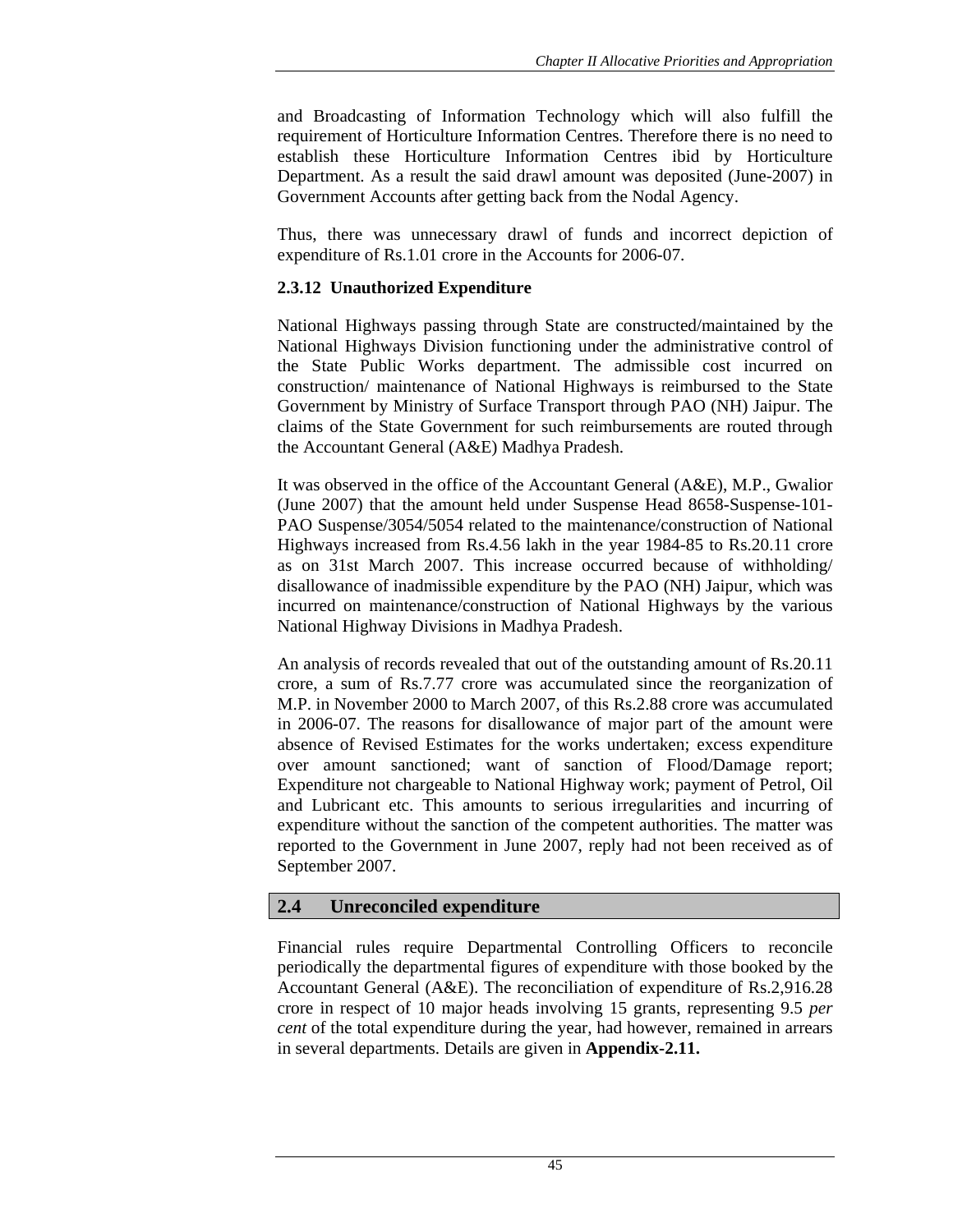### **2.5 Defective sanctions for re-appropriations/surrenders**

As per instructions (November 2006) of State Government and financial rules, (i) all sanctions for re-appropriations / surrenders should be issued before the end of the financial year and should be received in Accountant General (A&E) office well in time for incorporation in the Accounts, (ii) budget provision under the head "salary", "wages" and "office expenses" should not be increased by more than 10 *per cent* of the provided amount under that head without consent of Finance Department; (iii) no amount can be re-appropriated from Charged to Voted and Revenue to Capital and vice versa (iv) proper details of schemes should be furnished from which surrenders/ reappropriations are sanctioned and total of both sides of re-appropriation sanction should tally etc. Audit observed that Rs.220.61 crore were reappropriated/ surrendered during the year in violation of these instructions. However, these were not accepted by Accountant General (A&E) for inclusion in accounts. Details are given in **Appendix-2.12***.*

#### **2.6 Rush of expenditure**

The financial rules require that Government expenditure should be evenly distributed throughout the year. The rush of expenditure particularly in the closing months of the financial year is regarded as a breach of financial rules. The position in respect of expenditure for the four quarters and also for the month of March 2007 is depicted in **Appendix-2.13** which shows that the expenditure incurred in March 2007 in 14 cases ranged approximately between 30 to 77 *per cent* of the total expenditure during the year indicating a tendency to utilise the budget at the close of the financial year.

## **2.7 Budgetary Control**

A review of budgetary procedure and control over expenditure and test check of records in case of eight grants<sup>14</sup> revealed the following:

#### **2.7.1 Non maintenance of Expenditure Control Registers**

For the purpose of effective control and monitoring over expenditure, a register is required to be maintained in the office of Grants controller and the subordinate offices are required to send the monthly expenditure statement regularly to the controlling officer. The Figures of expenditure so received were to be posted in the Expenditure Controls Register and progressive total thereof worked out month-by-month by the controlling officer to enable him to update the position of expenditure.

 $14$ 14 1-General Administration (Revenue voted), 17-Co-operation (Revenue and Capital Voted), 21-Housing and Environment (Revenue and Capital Voted), 31-Planning, Economics and Statistics (Revenue Voted), 41-Tribal Areas Sub-Plan (Revenue and Capital Voted), 55-Women and Child Development (Revenue and Capital voted), 57- Externally Aided Projects pertaining to Water Resources Department (Capital Voted), 78- NABARD Aided projects pertaining to Narmada Valley Development (Revenue Voted).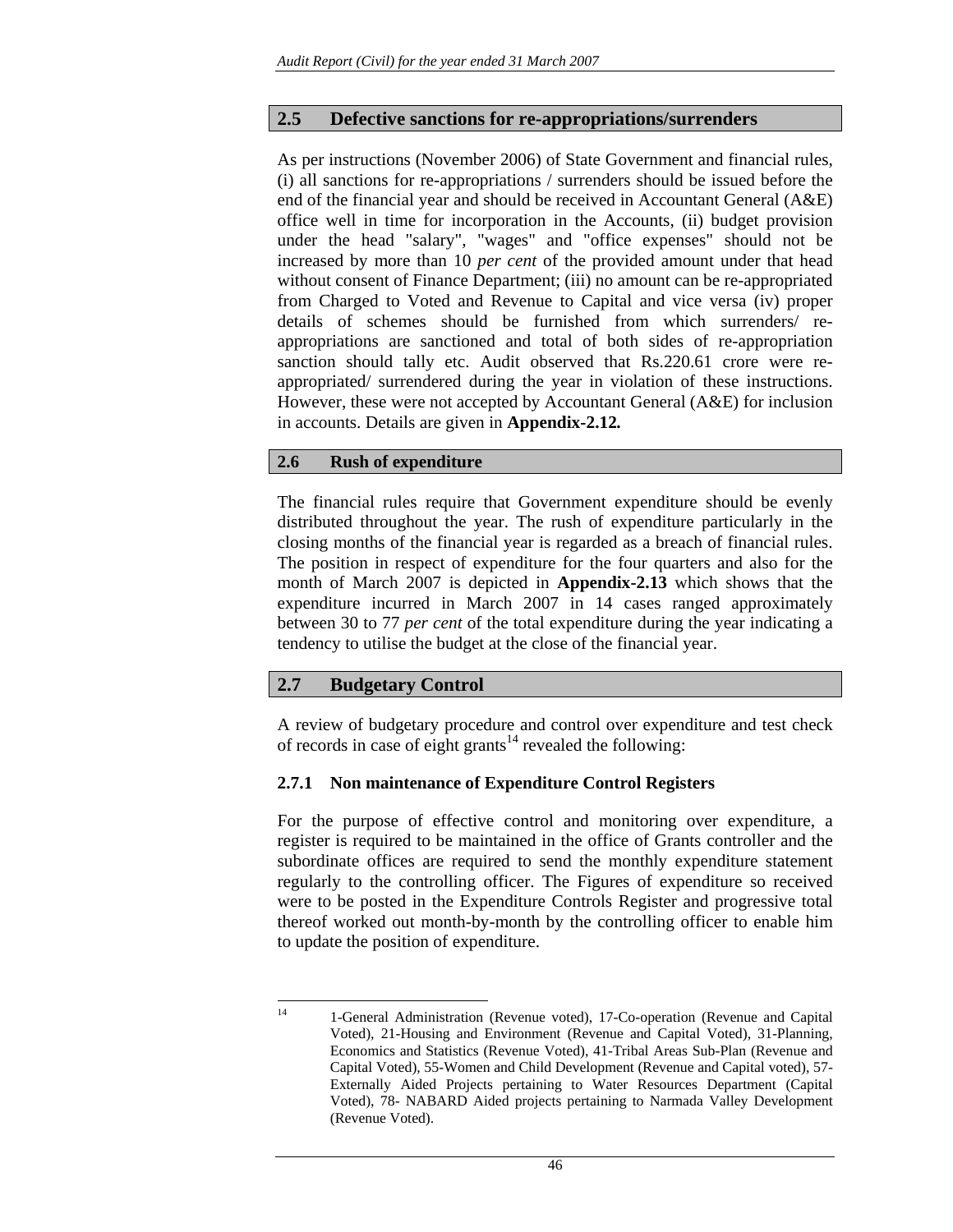Test check of records relating to these eight grants revealed that neither Expenditure Control Registers were maintained in any of the controlling offices nor Monthly Expenditure Statements were sent regularly by subordinate offices. This was indicative of absence of proper control and monitoring of expenditure which led to (a) heavy excesses/ large savings over the provisions under certain sub-heads, (b) inadequate/unnecessary/ excessive supplementary provisions and (c) irregular re-appropriations and nonsurrender of funds thereof.

# **2.7.2 Defective preparation of budget estimates**

The procedure followed in test-checked grants and the Appropriation Accounts, 2006-07 revealed that demands for budget estimates were prepared on adhoc basis. The poor quality of budget preparation and budgetary operations led to:

- (i) Excessive provisions totaling to Rs.324.28 crore ranging between Rs.7.34 crore and Rs.181.88 crore were made in seven grants (1, 17, 21, 31, 41, 55 and 78) under Revenue voted section. In Capital voted section also, excessive provisions totaling to Rs.251.13 crore ranged from Rs.8.17 crore to Rs.106.38 crore in five grants (17,21,41,55 and 57).
- (ii) Substantial savings of Rupees two crore or more and also more than 20 per cent of the provision in each case aggregating to Rs.588.59 crore under 52 schemes of test checked grants during 2006-07 (in 19 schemes persistent saving had occurred) as per details given in **Appendix-2.14***.* While under 17 schemes, substantial excesses of more than Rupees one crore in each case, totaling Rs.134.30 crore during 2006-07 (in one scheme persistent excess had occurred) were noticed as per details given in **Appendix-2.15***.*

## **2.7.3 Unnecessary/excessive/inadequate supplementary provisions under schemes**

In 11 schemes of test checked grants supplementary provisions totaling Rs.47.94 crore remained unutilized and proved unnecessary, in 16 schemes supplementary provisions were excessive by Rs.59.11 crore and in one scheme supplementary provision of Rs.12.92 crore proved inadequate in view of final excess of Rs.4.69 crore. Details are given in **Appendix-2.16***.*

# **2.7.4 Rush of expenditure in March under schemes**

Regular flow of expenditure throughout the year is the primary requirement of budgetary control. In 11 Schemes as per details given in **Appendix-2.17** the entire expenditure totaling to Rs.36.57 crore was incurred during March-2007 which indicate poor financial control and possibility of drawl of funds to avoid lapse of budget provision.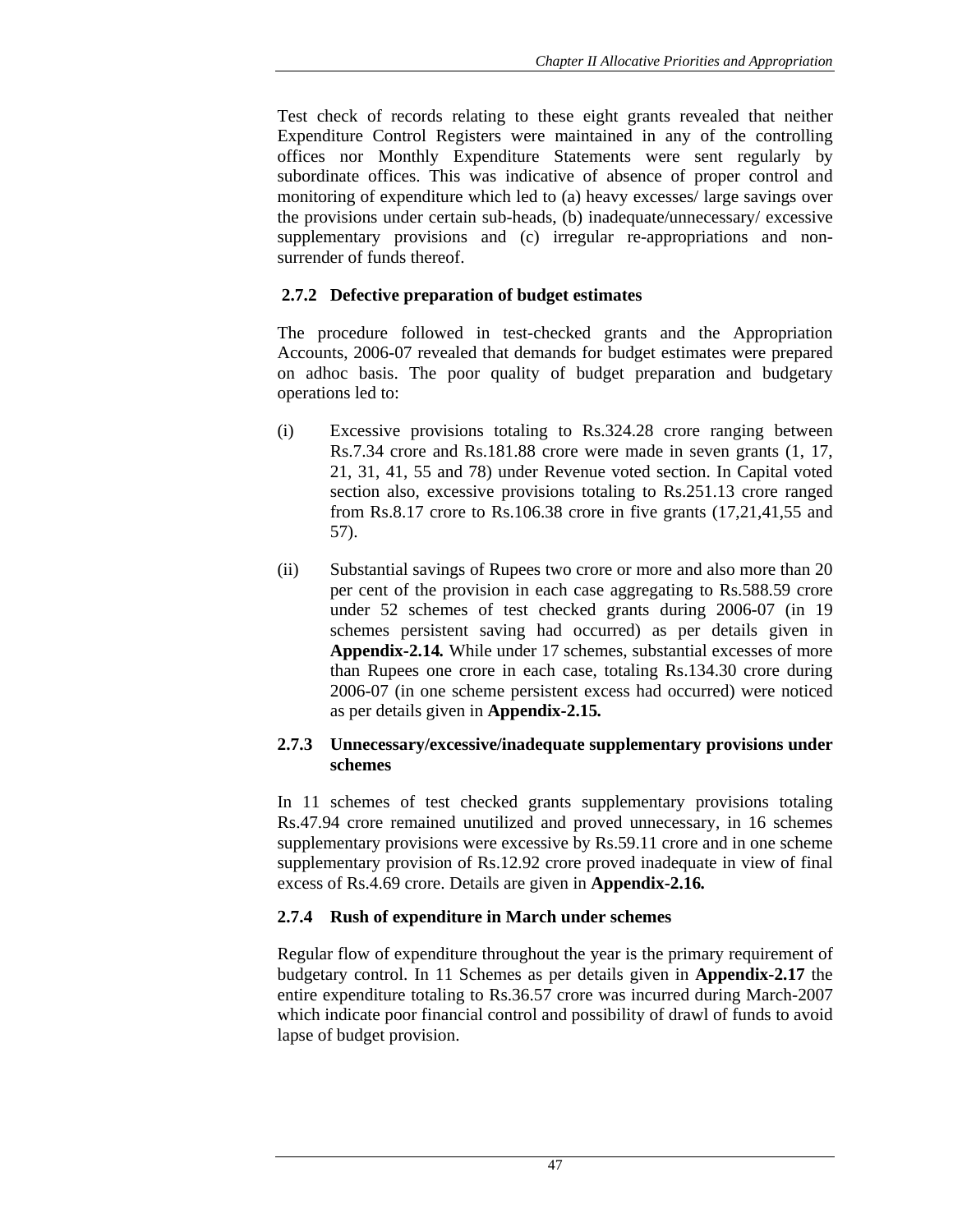### **2.7.5 Non-reconciliation of expenditure**

In order to enable the controlling officer to ascertain exact and updated position of expenditure, the figures of expenditure in Departmental records should be reconciled with those shown in the records of office of the Accountant General (A&E)-I, Madhya Pradesh. Test check revealed that reconciliation of Departmental expenditure figures for the year 2006-07 with the figures of Accountant General (A&E)-I Madhya Pradesh Gwalior were not carried out by any of the Controlling officer of grant no. 1, 17, 21, 31, 41, 55, 57 and 78 resulting in ineffective control over expenditure. The controlling officers accepted the fact.

#### **2.7.6 Parking of Funds in Civil Deposits**

Financial Rules prohibit drawl of money from treasury unless required for immediate disbursement. Test check of the records and Appropriation Account 2006-07 revealed that the drawl of Rs.125.43 crore was made on the last day of Financial Year and credited to Major Head-8443-Civil Deposits-800-Other Deposits on 31 March 2007 after exhibiting as expenditure in accounts to avoid lapse of budgetary provision. Details are as under: -

|         |                                       |                   | (Rupees in crore) |
|---------|---------------------------------------|-------------------|-------------------|
| Sr. No. | <b>Grant No. and Name</b>             | <b>Major Head</b> | <b>Amount</b>     |
|         | 17-Co-operation                       | 2425              | 100.14            |
|         | 21-Housing and Environment            | 4217              | 10.00             |
| 3       | 31-Planning, Economics and Statistics | 3454              | 0.41              |
| 4       | 41-Tribal Areas Sub-Plan              | 2215, 4210, 4215  | 5.76              |
|         | 55-Women and Child Development        | 2235              | 9.12              |
|         |                                       | <b>Total</b>      | 125.43            |

#### **2.7.7 Budgetary review of Public Works-Roads and Bridges Department with excess expenditure**

Test check of records and Appropriation Account for the year 2004-05 to 2006-07 pertaining to Revenue (Voted) Section in Grant No.24-Public Works-Roads and Bridges revealed overall excess expenditure during 2004-05 to 2006-07 as under: -

|                           |                | (Rupees in crore)         |         |         |               |  |
|---------------------------|----------------|---------------------------|---------|---------|---------------|--|
| <b>Grant No. and Name</b> | <b>Section</b> | <b>Excess expenditure</b> |         |         | <b>Total</b>  |  |
|                           |                | 2004-05                   | 2005-06 | 2006-07 | <b>Excess</b> |  |
| 24-Public Works-Roads     | Revenue        | 13.77                     | 7.75    | 2.48    | 24.00         |  |
| and Bridges               | Voted)         |                           |         |         |               |  |

The excess of Rs.24 crore in Grant no.24 during 2004-05 to 2006-07 was mainly under Major head 3054-Roads and Bridges-Maintenance and Repairs ordinary repairs. The details of substantial excess/saving and also inadequate supplementary provisions under Grant no.24 during 2004-05 to 2006-07 are given in **Appendix-2.18***.* This indicates defective preparation of Budget estimates, improper control and monitoring of expenditure by the Controlling Officers.